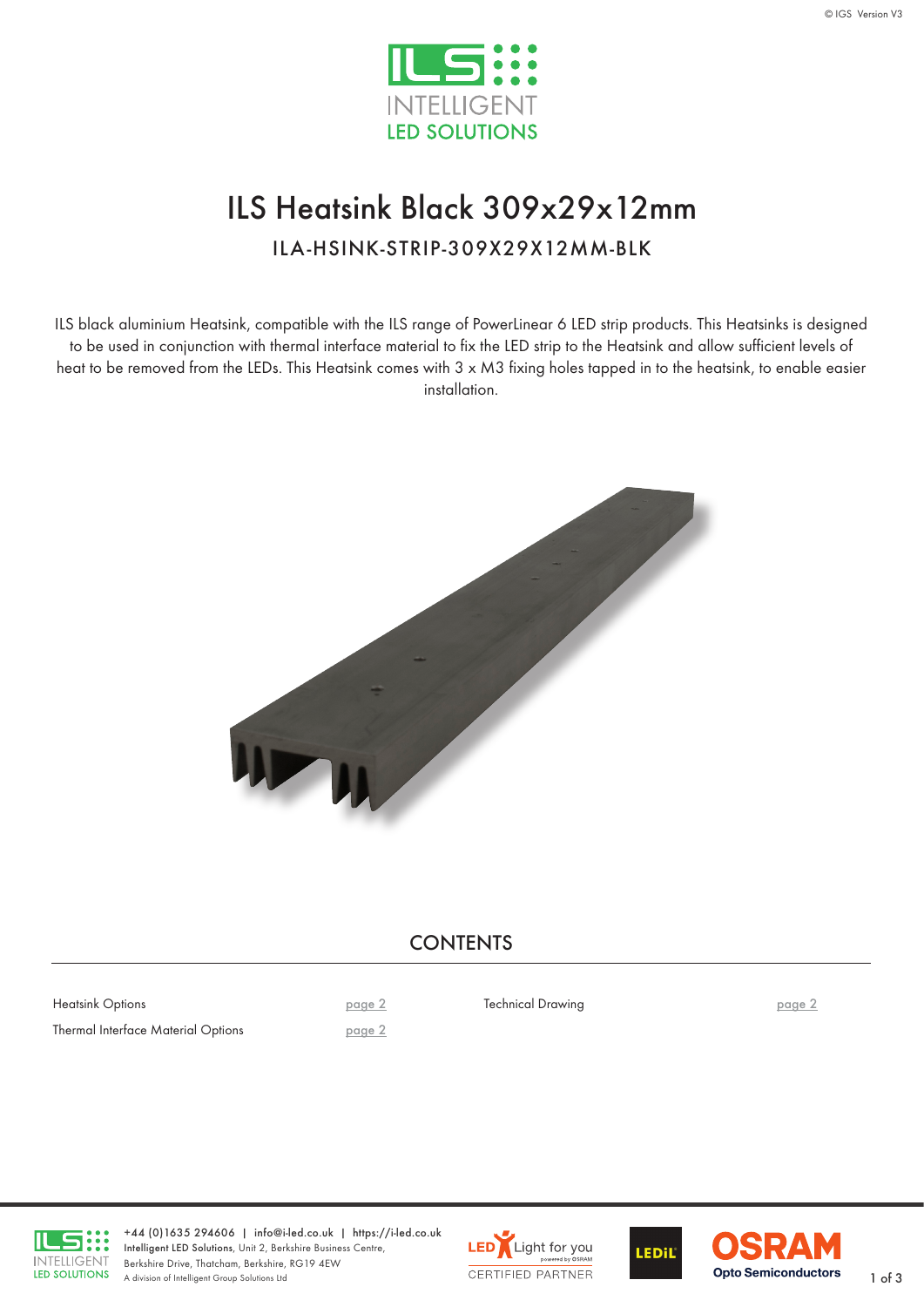PRODUCT DATASHEET PRODUCT DATASHEET » ILA-HSINK-STRIP-309X29X12MM-BLK ILA-HSINK-STRIP-309X29X12MM-BLK

## HEATSINK OPTIONS

<span id="page-1-0"></span>

| <b>ILS Product</b>              |                         | OSLON 6 Strip |       |        |
|---------------------------------|-------------------------|---------------|-------|--------|
|                                 |                         | 350mA         | 700mA | 1000mA |
| No Heatsink, in free air        |                         |               |       |        |
| ILA-HSINK-STRIP-309X29X12MM-BLK | the control of the con- |               |       |        |

#### KEY

| Operates under the recommended ILS junction temperature         |
|-----------------------------------------------------------------|
| Operates under the recommended LED maximum junction temperature |
| Not suitable for use                                            |
| Heatsink not designed for use with this product                 |

[Click here to visit our website for our latest range](https://i-led.co.uk/Essential-LED-Accessories/Thermal.php)

### THERMAL INTERFACE MATERIAL OPTIONS

| Non Adhesive                                          | <b>Single Sided Adhesive</b> | Double Sided Adhesive   |
|-------------------------------------------------------|------------------------------|-------------------------|
| ILA-TIM-STRIP-300X20-0A                               | ILA-TIM-STRIP-300X20-1A      | ILA-TIM-STRIP-300X20-2A |
| Other sizes are available, including customised parts |                              |                         |

[Click here to visit our website for our latest range](https://i-led.co.uk/Essential-LED-Accessories/TIM.php)

# TECHNICAL DRAWING (MM)





+44 (0)1635 294606 | [info@i-led.co.uk](mailto:info@i-led.co.uk) | <https://i-led.co.uk> Intelligent LED Solutions, Unit 2, Berkshire Business Centre, Berkshire Drive, Thatcham, Berkshire, RG19 4EW Berkshire Drive, Ihatcham, Berkshire, RG19 4EW<br>A division of Intelligent Group Solutions Ltd 2 of 3